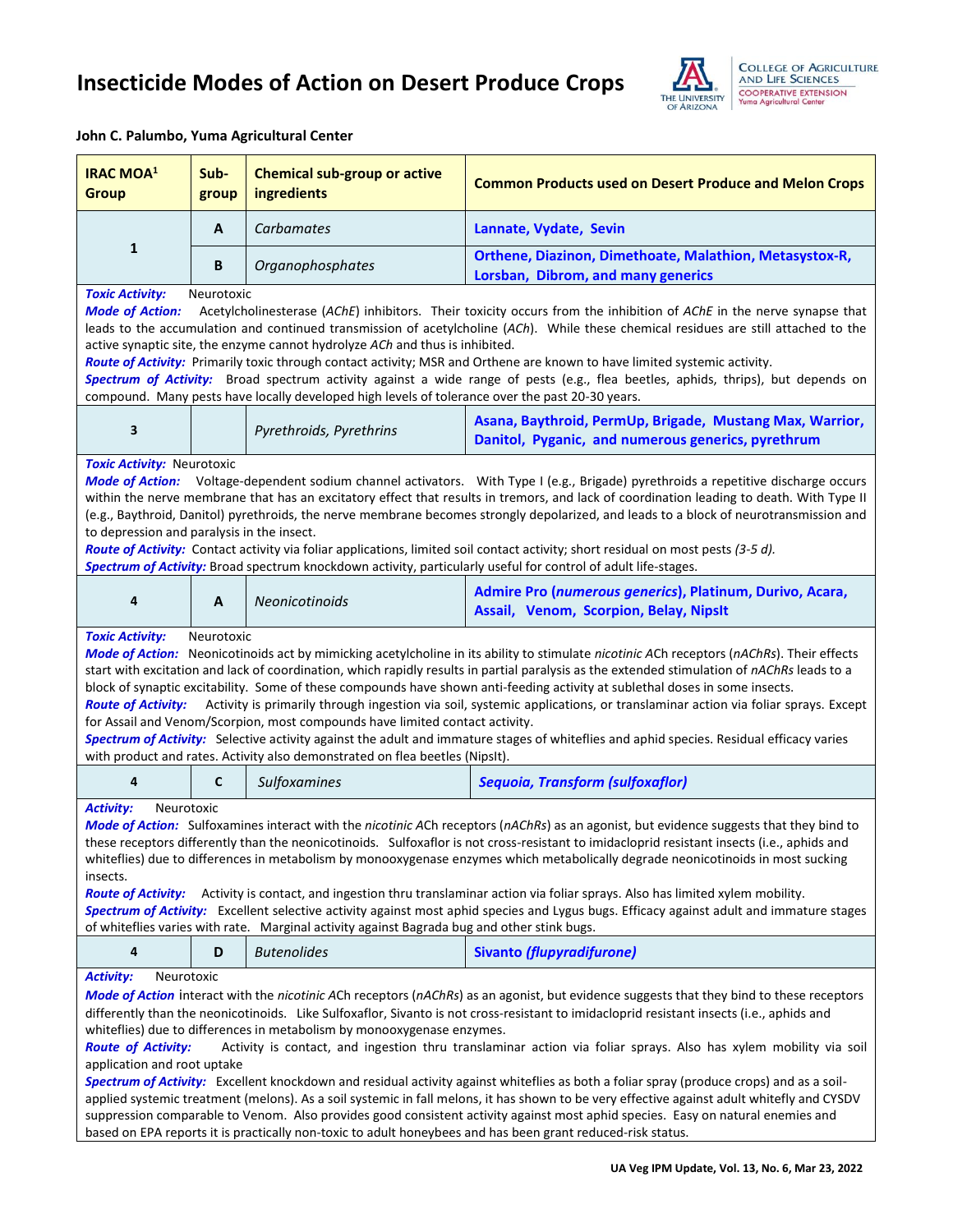| 5                                                                                                                                                                                                                                                                                                                                                                                                                                                                                                                                                                                                                                                                                                                                                               |              | Spinosyns                                                    | <b>Success, Entrust, (spinosad)</b><br><b>Radiant (spinetoram)</b>                      |  |  |
|-----------------------------------------------------------------------------------------------------------------------------------------------------------------------------------------------------------------------------------------------------------------------------------------------------------------------------------------------------------------------------------------------------------------------------------------------------------------------------------------------------------------------------------------------------------------------------------------------------------------------------------------------------------------------------------------------------------------------------------------------------------------|--------------|--------------------------------------------------------------|-----------------------------------------------------------------------------------------|--|--|
| Toxic Activity: Neurotoxic<br>Mode of Action: These products cause channel opening and an increased sensitivity to Ach in certain types of nicotinic synapses. The<br>mechanism by which they cause excitability of nicotinic synapses is not currently known but act differently from the neonicotinoids. Also,<br>their site of action is distant from the ACh binding site. Spinosyns also cause enhanced responses at some GABAergic synapses that may<br>contribute to their insecticidal effects.<br>Route of Activity: Ingestion and contact translaminar activity via foliar applications.<br>Spectrum of Activity: Excellent selective activity against most Lepidopterous larvae, Liriomyza leafminers and most thrips species.                       |              |                                                              |                                                                                         |  |  |
| 6                                                                                                                                                                                                                                                                                                                                                                                                                                                                                                                                                                                                                                                                                                                                                               |              | Avermectins                                                  | Agri-Mek, Minecto Pro (abamectin and generics),<br><b>Proclaim (emamectin benzoate)</b> |  |  |
| Toxic Activity: Neurotoxic<br>Mode of Action: These compounds act as allosteric effectors on glutamate receptors and increase the sensitivity of some nAChRs to<br>ACh. This depresses activity in the nervous system, which often results in reduced movement and paralysis. The avermectins have a<br>similar action on GABAergic receptors. These actions cause rapid paralysis and, eventually death.<br>Route of Activity: Ingestion and contact activity via foliar applications.<br>Spectrum of Activity: Selective activity against most Lepidopterous larvae (Proclaim) and leafminers (Agri-Mek) (Minecto Pro).                                                                                                                                       |              |                                                              |                                                                                         |  |  |
| $\overline{7}$                                                                                                                                                                                                                                                                                                                                                                                                                                                                                                                                                                                                                                                                                                                                                  | $\mathsf{C}$ | Juvenile Hormone Mimics                                      | Knack (pyriproxyfen)                                                                    |  |  |
| <b>Toxic Activity: Insect Growth Regulator</b><br>Mode of Action: These compounds mimic the effects of juvenile hormone that regulates insect development from larva to pupa to<br>adult. These compounds only affect immature stages at the time of molt. They have little effect on adult insects or immatures during the<br>intermolt phases of growth. However, they may cause developmental problems by maintaining the immature form after the molt.<br>Effects on insect reproduction also have been reported including decreased fecundity, decreased oviposition, or egg sterility.<br>Route of Activity: Primarily ingestion via translaminar action following foliar sprays<br>Spectrum of Activity: Excellent selective activity against whiteflies |              |                                                              |                                                                                         |  |  |
| 9                                                                                                                                                                                                                                                                                                                                                                                                                                                                                                                                                                                                                                                                                                                                                               | B            | Pyridine azomethine<br>derivatives                           | <b>Fulfill (pymethrozine)</b><br><b>PQZ</b> (pyrifluquinazone)                          |  |  |
| <b>Toxic Activity: Neurotoxic</b><br>Mode of Action: A.I. binds to the gating of Nan-Iav TRPV channel complexes in chordotonal stretch receptor organs that lead to the<br>disruption of feeding and other behaviors sucking insects.<br>Route of Activity: Primarily activity through ingestion via translaminar uptake following foliar sprays<br>Spectrum of Activity: Selective activity against whiteflies and aphids. PQZ has excellent activity against whitefly adults and CYSDV.                                                                                                                                                                                                                                                                       |              |                                                              |                                                                                         |  |  |
| 9                                                                                                                                                                                                                                                                                                                                                                                                                                                                                                                                                                                                                                                                                                                                                               | D            | Pyropenes                                                    | Sefina, Versys (afidopyropen)                                                           |  |  |
| Toxic Activity: Neurotoxic<br>Mode of Action: A.I. binds to the gating of Nan-Iav TRPV channel complexes in chordotonal stretch receptor organs that lead to the<br>disruption of feeding and other behaviors sucking insects.<br>Route of Activity: Primarily activity through ingestion via translaminar uptake following foliar sprays<br>Spectrum of Activity: Selective activity against whiteflies and aphids. Sefina has excellent activity against whitefly adults and CYSDV.                                                                                                                                                                                                                                                                           |              |                                                              |                                                                                         |  |  |
| 11                                                                                                                                                                                                                                                                                                                                                                                                                                                                                                                                                                                                                                                                                                                                                              | B            | <b>Microbial disruptors</b><br>of insect midgut<br>membranes | Xentari, DiPel, Javelin, and numerous other Bacillus<br>thuirngiensis products          |  |  |
| Microbial biopesticide that disrupts feeding<br><b>Toxic Activity:</b><br>Mode of Action: Bacillus thuringiensis (Bt) products have been formulated to mimic natural occurring crystalline toxins that disrupt the<br>structure of the cells of the midgut leading to a cessation of feeding and destruction of the midgut, accompanied by a loss of body fluids<br>and possible bacterial invasion. Different strains of Bt produce different crystals which have selective toxicity against various insects.<br>Route of Activity: Ingestion activity via foliar applications.<br>Spectrum of Activity: Selective activity against some Lepidopterous larval species (i.e., diamondback moth, cabbage loopers)                                                |              |                                                              |                                                                                         |  |  |
| 15                                                                                                                                                                                                                                                                                                                                                                                                                                                                                                                                                                                                                                                                                                                                                              |              | Benzoylureas                                                 | Rimon, Cormoran, (Novaluron)                                                            |  |  |
| <b>Toxic Activity: Insect Growth Regulator</b><br>Mode of Action: Novaluron inhibits the synthesis of chitin affecting CHS1 at late stages, but the exact site is not known. As a result of<br>this inhibition, the new exoskeleton lacks chitin and is thin and weak. It may split causing leakage of the body fluids, access for pathogens<br>into the body and or prevention of normal muscle contractions.<br>Route of Activity: Excellent activity via ingestion.<br>Spectrum of Activity: Are particularly active against early instar Lep larvae, and suppression of Lygus.                                                                                                                                                                              |              |                                                              |                                                                                         |  |  |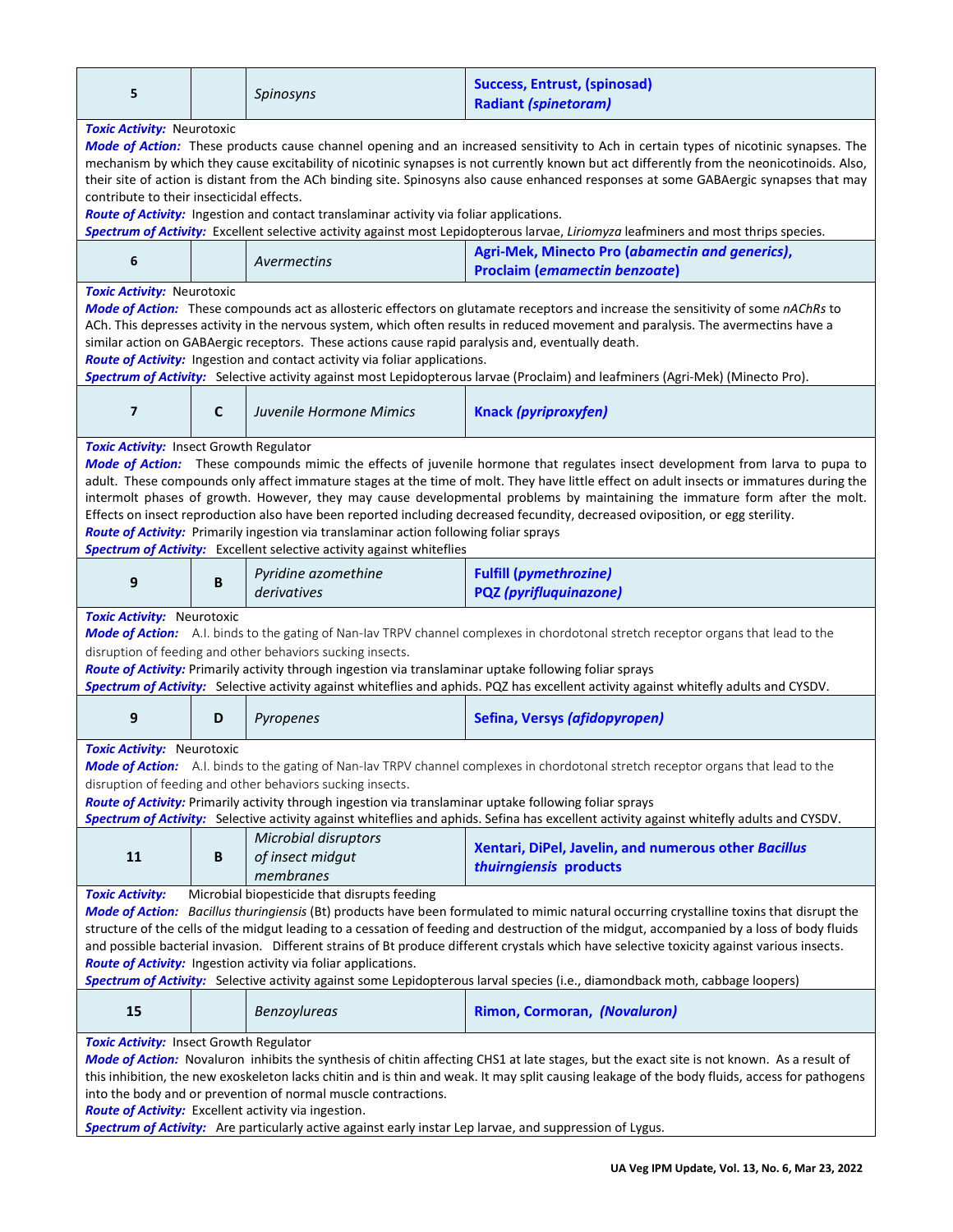| 16                                                                                                                                                                                                                                               |                                                                                                                                             | Inhibitors of Chitin Biosynthesis, type I                                                                                               | <b>Courier, (Buprofezin)</b>                                                                                                              |  |  |  |  |  |
|--------------------------------------------------------------------------------------------------------------------------------------------------------------------------------------------------------------------------------------------------|---------------------------------------------------------------------------------------------------------------------------------------------|-----------------------------------------------------------------------------------------------------------------------------------------|-------------------------------------------------------------------------------------------------------------------------------------------|--|--|--|--|--|
|                                                                                                                                                                                                                                                  | <b>Toxic Activity: Insect Growth Regulator</b>                                                                                              |                                                                                                                                         |                                                                                                                                           |  |  |  |  |  |
|                                                                                                                                                                                                                                                  |                                                                                                                                             |                                                                                                                                         | Mode of Action: Chitin is one of the main structural components of the insect exoskeleton. Buprofezin inhibits the synthesis of chitin at |  |  |  |  |  |
|                                                                                                                                                                                                                                                  | late stages, but the exact site is not known. As a result of this inhibition, the new exoskeleton lacks chitin and is thin and weak. It may |                                                                                                                                         |                                                                                                                                           |  |  |  |  |  |
|                                                                                                                                                                                                                                                  | split causing leakage of the body fluids, access for pathogens into the body and or prevention of normal muscle contractions.               |                                                                                                                                         |                                                                                                                                           |  |  |  |  |  |
|                                                                                                                                                                                                                                                  |                                                                                                                                             | Route of Activity: Excellent activity via vapor phase inhalation following foliar applications.                                         |                                                                                                                                           |  |  |  |  |  |
|                                                                                                                                                                                                                                                  |                                                                                                                                             | Spectrum of Activity: Type I inhibitors are particularly active against early-instar whitefly nymphs.                                   |                                                                                                                                           |  |  |  |  |  |
| 17                                                                                                                                                                                                                                               |                                                                                                                                             | <b>Molting Disruptors</b>                                                                                                               | <b>Cyromazine (Trigard)</b>                                                                                                               |  |  |  |  |  |
| <b>Toxic Activity: Insect Growth Regulator</b>                                                                                                                                                                                                   |                                                                                                                                             |                                                                                                                                         |                                                                                                                                           |  |  |  |  |  |
|                                                                                                                                                                                                                                                  |                                                                                                                                             |                                                                                                                                         | Mode of Action: Trigard specifically disrupts the larval and pupal molts in affected larvae. Normal cuticle development becomes           |  |  |  |  |  |
|                                                                                                                                                                                                                                                  |                                                                                                                                             | disrupted causing difficulties with ecdysis. The biochemical mechanism of this action is unknown.                                       |                                                                                                                                           |  |  |  |  |  |
|                                                                                                                                                                                                                                                  |                                                                                                                                             | Route of Activity: Ingestion activity via foliar applications.<br>Spectrum of Activity: Selective activity against Liriomyza leafminers |                                                                                                                                           |  |  |  |  |  |
|                                                                                                                                                                                                                                                  |                                                                                                                                             |                                                                                                                                         |                                                                                                                                           |  |  |  |  |  |
| 18                                                                                                                                                                                                                                               |                                                                                                                                             | <b>Ecdysone Receptor Agonists</b>                                                                                                       | Intrepid (methoxyfenozide), Confirm (tebufenozide)                                                                                        |  |  |  |  |  |
| <b>Toxic Activity: Insect Growth Regulator</b>                                                                                                                                                                                                   |                                                                                                                                             |                                                                                                                                         |                                                                                                                                           |  |  |  |  |  |
|                                                                                                                                                                                                                                                  |                                                                                                                                             |                                                                                                                                         | Mode of Action: Intrepid mimics the effects of the primary molting hormone in insects by binding to the ecdysone receptor. This rapidly   |  |  |  |  |  |
|                                                                                                                                                                                                                                                  |                                                                                                                                             |                                                                                                                                         | induces premature molting where feeding ceases, followed by the separation of the old cuticle and synthesis of the new one begins.        |  |  |  |  |  |
|                                                                                                                                                                                                                                                  |                                                                                                                                             |                                                                                                                                         | Synthesis of the new cuticle is not completed, the old cuticle is not shed, and the insect remains trapped inside.                        |  |  |  |  |  |
|                                                                                                                                                                                                                                                  |                                                                                                                                             | Route of Activity: Ingestion activity via foliar applications.                                                                          |                                                                                                                                           |  |  |  |  |  |
|                                                                                                                                                                                                                                                  |                                                                                                                                             | Spectrum of Activity: Selective activity against most Lepidopterous larval species.                                                     |                                                                                                                                           |  |  |  |  |  |
| 21                                                                                                                                                                                                                                               | $\boldsymbol{A}$                                                                                                                            | <b>METI</b> electron transport<br>inhibitor                                                                                             | <b>Torac (tolfenpyrad)</b>                                                                                                                |  |  |  |  |  |
| <b>Toxic Activity: Metabolic toxin</b>                                                                                                                                                                                                           |                                                                                                                                             |                                                                                                                                         |                                                                                                                                           |  |  |  |  |  |
|                                                                                                                                                                                                                                                  |                                                                                                                                             |                                                                                                                                         | Mode of Action: Exert their effects through the disruption of respiratory processes, specifically mitochondrial complex I electron        |  |  |  |  |  |
|                                                                                                                                                                                                                                                  |                                                                                                                                             | transport (METI). Ultimately disrupt the flow of energy necessary for the synthesis of ATP.                                             |                                                                                                                                           |  |  |  |  |  |
|                                                                                                                                                                                                                                                  |                                                                                                                                             | Route of Activity: Contact activity via foliar applications.                                                                            |                                                                                                                                           |  |  |  |  |  |
|                                                                                                                                                                                                                                                  |                                                                                                                                             |                                                                                                                                         | Spectrum of Activity: Fair to good broad-spectrum activity against many key pests; particularly western flower thrips.                    |  |  |  |  |  |
|                                                                                                                                                                                                                                                  |                                                                                                                                             | Voltage-dependent Sodium                                                                                                                |                                                                                                                                           |  |  |  |  |  |
| 22                                                                                                                                                                                                                                               | A                                                                                                                                           | <b>Channel Blockers</b>                                                                                                                 | <b>Avaunt (indoxacrb)</b>                                                                                                                 |  |  |  |  |  |
| <b>Toxic Activity: Neurotoxic</b>                                                                                                                                                                                                                |                                                                                                                                             |                                                                                                                                         |                                                                                                                                           |  |  |  |  |  |
|                                                                                                                                                                                                                                                  |                                                                                                                                             |                                                                                                                                         | Mode of Action: Avaunt is considered a voltage-dependent sodium channel blocker that acts differently from pyrethroids, both in           |  |  |  |  |  |
|                                                                                                                                                                                                                                                  | mechanism and site. The compound locks (inactivates) sodium channels preventing axonal sodium influx. The production of nerve               |                                                                                                                                         |                                                                                                                                           |  |  |  |  |  |
|                                                                                                                                                                                                                                                  |                                                                                                                                             |                                                                                                                                         | impulses is blocked resulting in a rapid cessation of feeding, decreased locomotor activity, and ultimately paralysis.                    |  |  |  |  |  |
|                                                                                                                                                                                                                                                  |                                                                                                                                             | Route of Activity: Ingestion activity via foliar applications.                                                                          |                                                                                                                                           |  |  |  |  |  |
|                                                                                                                                                                                                                                                  |                                                                                                                                             | Spectrum of Activity: Selective activity against most Lepidopterous larval species                                                      |                                                                                                                                           |  |  |  |  |  |
|                                                                                                                                                                                                                                                  |                                                                                                                                             | Inhibitor of acetyl CoA                                                                                                                 | <b>Oberon (spiromesifen)</b>                                                                                                              |  |  |  |  |  |
| 23                                                                                                                                                                                                                                               |                                                                                                                                             | carboxylase                                                                                                                             | <b>Movento (spirotetramat)</b>                                                                                                            |  |  |  |  |  |
|                                                                                                                                                                                                                                                  |                                                                                                                                             |                                                                                                                                         |                                                                                                                                           |  |  |  |  |  |
| Lipid synthesis, Growth regulation<br><b>Toxic Activity:</b>                                                                                                                                                                                     |                                                                                                                                             |                                                                                                                                         |                                                                                                                                           |  |  |  |  |  |
|                                                                                                                                                                                                                                                  |                                                                                                                                             |                                                                                                                                         | Mode of Action: These compounds are from the cyclic ketoenol or tetronic acid derivatives class and are more active against immature      |  |  |  |  |  |
| stages than adults. The mode of action of these compounds is novel and involves the interference with the biosynthesis of lipids or fatty<br>acids (inhibitor of acetyl CoA carboxylase) during immature development. Compounds are slow acting. |                                                                                                                                             |                                                                                                                                         |                                                                                                                                           |  |  |  |  |  |
|                                                                                                                                                                                                                                                  |                                                                                                                                             |                                                                                                                                         | Route of Activity: Ingestion, translaminar activity (Oberon); and Xylem-Phloem systemic activity (Movento) via foliar applications.       |  |  |  |  |  |
|                                                                                                                                                                                                                                                  |                                                                                                                                             |                                                                                                                                         | Spectrum of Activity: Excellent selective activity against aphids (Movento) and whiteflies (Oberon and Movento); thrips suppression.      |  |  |  |  |  |
|                                                                                                                                                                                                                                                  |                                                                                                                                             |                                                                                                                                         | 1 <sup>st</sup> gen: chlorantraniliprole (Coragen, Durivo, Besiege)                                                                       |  |  |  |  |  |
| 28                                                                                                                                                                                                                                               |                                                                                                                                             | Ryanodine receptor modulators                                                                                                           | 2 <sup>nd</sup> gen: cyantraniliprole (Verimark, Exirel, Minecto Pro)                                                                     |  |  |  |  |  |
|                                                                                                                                                                                                                                                  |                                                                                                                                             |                                                                                                                                         | 3rd gen: cyclaniliprole (Harvanta)                                                                                                        |  |  |  |  |  |
| <b>Toxic Activity:</b>                                                                                                                                                                                                                           | Neurotoxic                                                                                                                                  |                                                                                                                                         |                                                                                                                                           |  |  |  |  |  |
| Mode of Action: These compounds are from the new anthranilic diamide chemical class where the primary site of action of the                                                                                                                      |                                                                                                                                             |                                                                                                                                         |                                                                                                                                           |  |  |  |  |  |
| compounds is the ryanodine receptor. The chemical action at these receptors causes prolonged activation of intercellular calcium                                                                                                                 |                                                                                                                                             |                                                                                                                                         |                                                                                                                                           |  |  |  |  |  |
| channels, leading to overflow of calcium into muscle fibers that can result in sustained contraction of skeletal muscle, subsequent muscle                                                                                                       |                                                                                                                                             |                                                                                                                                         |                                                                                                                                           |  |  |  |  |  |
|                                                                                                                                                                                                                                                  |                                                                                                                                             | paralysis and almost immediate cessation of feeding. Compounds can be slow acting.                                                      |                                                                                                                                           |  |  |  |  |  |
|                                                                                                                                                                                                                                                  |                                                                                                                                             |                                                                                                                                         | Route of Activity: Lep activity is primarily through ingestion via soil, systemic applications (Durivo Coragen, Verimark) or translaminar |  |  |  |  |  |
|                                                                                                                                                                                                                                                  |                                                                                                                                             |                                                                                                                                         | ingestion action via foliar sprays (Coragen, Besiege, Exirel, Minecto Pro, Harvanta). Most have limited contact activity.                 |  |  |  |  |  |
| Spectrum of Activity: Selective activity against most Lepidopterous larvae, Liriomyza leafminers and whiteflies. Thrips suppression.                                                                                                             |                                                                                                                                             |                                                                                                                                         |                                                                                                                                           |  |  |  |  |  |